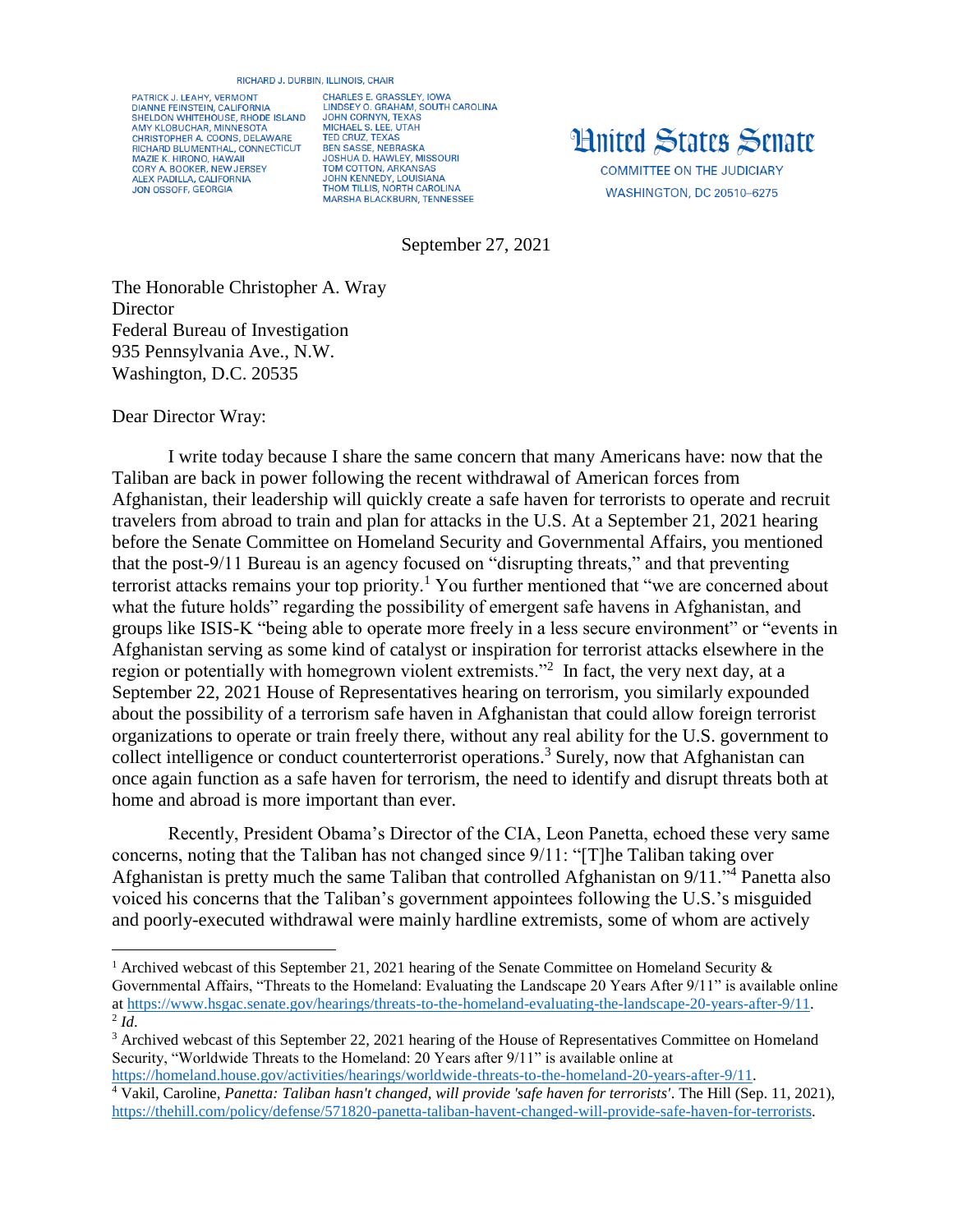wanted by U.S. law enforcement and intelligence for terrorist attacks.<sup>5</sup> In April 2021, prior to the Afghanistan withdrawal, the current Director of the CIA, William Burns, testified that that ability to keep terrorism "in check" in Afghanistan directly benefited from U.S. and coalition forces and intelligence on the ground.<sup>6</sup> Conversely, Director Burns also cautioned that a direct result of a post-withdrawal Afghanistan would be that the U.S.'s "ability to collect and act on threats will diminish. That's simply a fact." And once the U.S. withdrew from Afghanistan, the CIA was concerned about "whether or not al-Qaeda or ISIS in Afghanistan or ISIS in general [would] seek to relocate fighters and leaders" to the new Afghan safe haven.<sup>7</sup>

While the President has continued to defend the U.S. withdrawal from Afghanistan by August 31, 2021 as both a political and military necessity, the withdrawal of U.S. forces ignored the main reason we invaded Afghanistan in the first place: to dismantle and destroy the system of governance that allowed the 9/11 planners and hijackers to openly plan acts of terror against the U.S. and other democratic countries without fear of any local interference or recourse.

Such terrorists or would-be terrorists do not just come from Afghanistan or surrounding countries. We already know that citizens of the U.S. and other Western countries can become radicalized at home and seduced by foreign terrorist organizations abroad. Just recently, the DOJ charged a Washington man with allegedly attempting to provide material support to a foreign terrorist organization as he attempted to board an international flight ultimately bound for Egypt from Seattle.<sup>8</sup> Local and federal law enforcement learned that the man had been in communication with ISIS radicals, and planned to ultimately travel to the Middle East to join the group.<sup>9</sup> Along those same lines, in April 2021, a New York man pleaded guilty to attempting to provide material support to a designated foreign terrorist organization after engaging with a man online that he believed was an ISIS commander in Syria.<sup>10</sup> That man had actually already travelled to Turkey and Jordan as he attempted to enter Syria and "perform Jihad."<sup>11</sup> Fortunately, the man was apprehended and deported by Jordanian authorities before he was ultimately arrested in the U.S.

These cases represent just a small snapshot of the threat ISIS and other terrorist organizations continue to present to the U.S. and our allies. This threat will only grow and exacerbate now that Afghanistan will once again become a safe haven for terrorism and a fertile breeding ground for terrorists and terrorist organizations to plan and train and recruit from abroad. Given the lack of a coherent government in Afghanistan and any enforceable borders, it is going to be all too easy now for foreigners to travel from their home country, regardless of

 $\overline{a}$ 5 *Id*.

 $6$  Archived webcast of this April 14, 2021 hearing of the Senate Select Committee on Intelligence,  $\cdot$ Worldwide Threats" is available online at [https://www.intelligence.senate.gov/hearings/open-hearing-worldwide](https://www.intelligence.senate.gov/hearings/open-hearing-worldwide-threats-1)[threats-1.](https://www.intelligence.senate.gov/hearings/open-hearing-worldwide-threats-1)

<sup>7</sup> *Id*.

<sup>8</sup> Press Release, Dep't. of Justice, Man Charged with Attempting to Provide Material Support to a Foreign Terrorist Organization (June 1, 2021), [https://www.justice.gov/opa/pr/man-charged-attempting-provide-material-support](https://www.justice.gov/opa/pr/man-charged-attempting-provide-material-support-foreign-terrorist-organization)[foreign-terrorist-organization.](https://www.justice.gov/opa/pr/man-charged-attempting-provide-material-support-foreign-terrorist-organization)

<sup>9</sup> *Id*.

<sup>&</sup>lt;sup>10</sup> Press Release, Dep't. of Justice, Man Pleads Guilty to Attempting to Provide Material Support to Foreign Terrorist Organizations (April 23, 2021), [https://www.justice.gov/opa/pr/man-pleads-guilty-attempting-provide](https://www.justice.gov/opa/pr/man-pleads-guilty-attempting-provide-material-support-foreign-terrorist-organizations)[material-support-foreign-terrorist-organizations.](https://www.justice.gov/opa/pr/man-pleads-guilty-attempting-provide-material-support-foreign-terrorist-organizations)